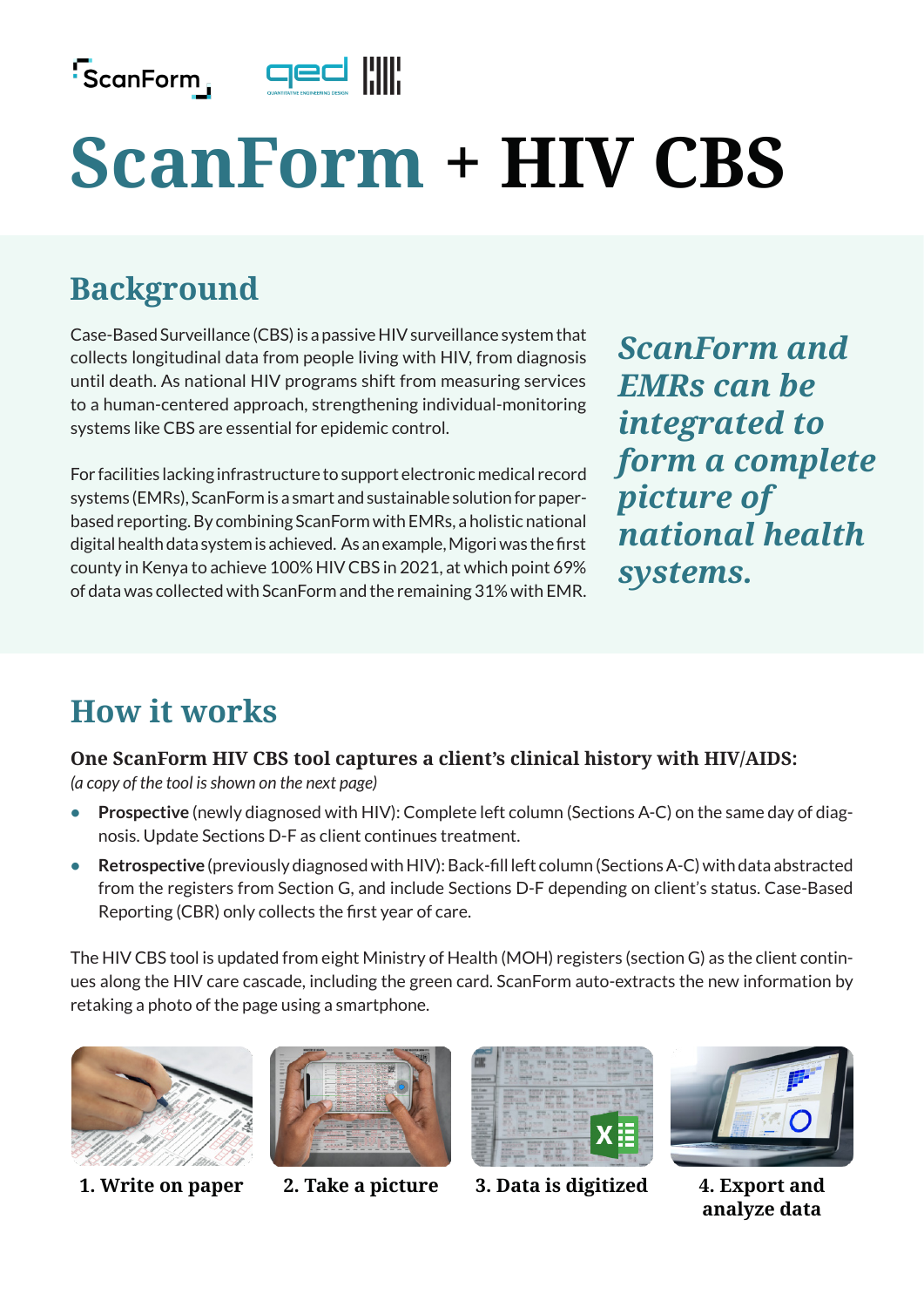#### **HIV CASE - BASED SURVEILLANCE CASE REPORT FORM**



### **HIV CASE - BASED SURVEILLANCE**



#### **PEPFAR MER 2.6 Indicators that can be auto-generated:**

#### **Section C: Diagnosis and Linkage**

- HTS TST POS
- PMTCT HEI POS

• TX\_NEW

- **HTS\_RECENT**
- TB\_STAT PMTCT\_STAT
- PMTCT\_FO
- **HTS\_INDEX**

#### **Section D: Regimens and Treatments**

- TX\_CURR
- TX\_TB

#### **Section E:**

• TX PVLS

#### **Section F:**

- TX\_ML
- TX\_RTT

#### **Other sections:**

- **• Section A:** Facility information
- **• Section B:** Patient profile, without PII
- **• Section G:** MOH data sources used

#### **6 Sentinel Events Captured with ScanForm**

| 1. | <b>HIV</b> diagnosis  | (section C) |
|----|-----------------------|-------------|
| 2. | 1st CD4 test          | (section E) |
| 3. | Initiation of ART     | (section C) |
| 4. | 1st VL test           | (section E) |
| 5. | <b>VL</b> suppression | (section E) |
|    | 6. Death              | (section F) |
|    |                       |             |

## **Unique Identifier**

#### **Backside**

ScanForm can generate or capture any unique identifier. In Kenya, it computes the same Personal Key Verifier (PKV) used by KenyaEMR, based on personal identifiable information (PII) collected on the backside of the form. This allows paper and electronic records to be linked and deduplicated. PII is stored in a separate repository for additional security.